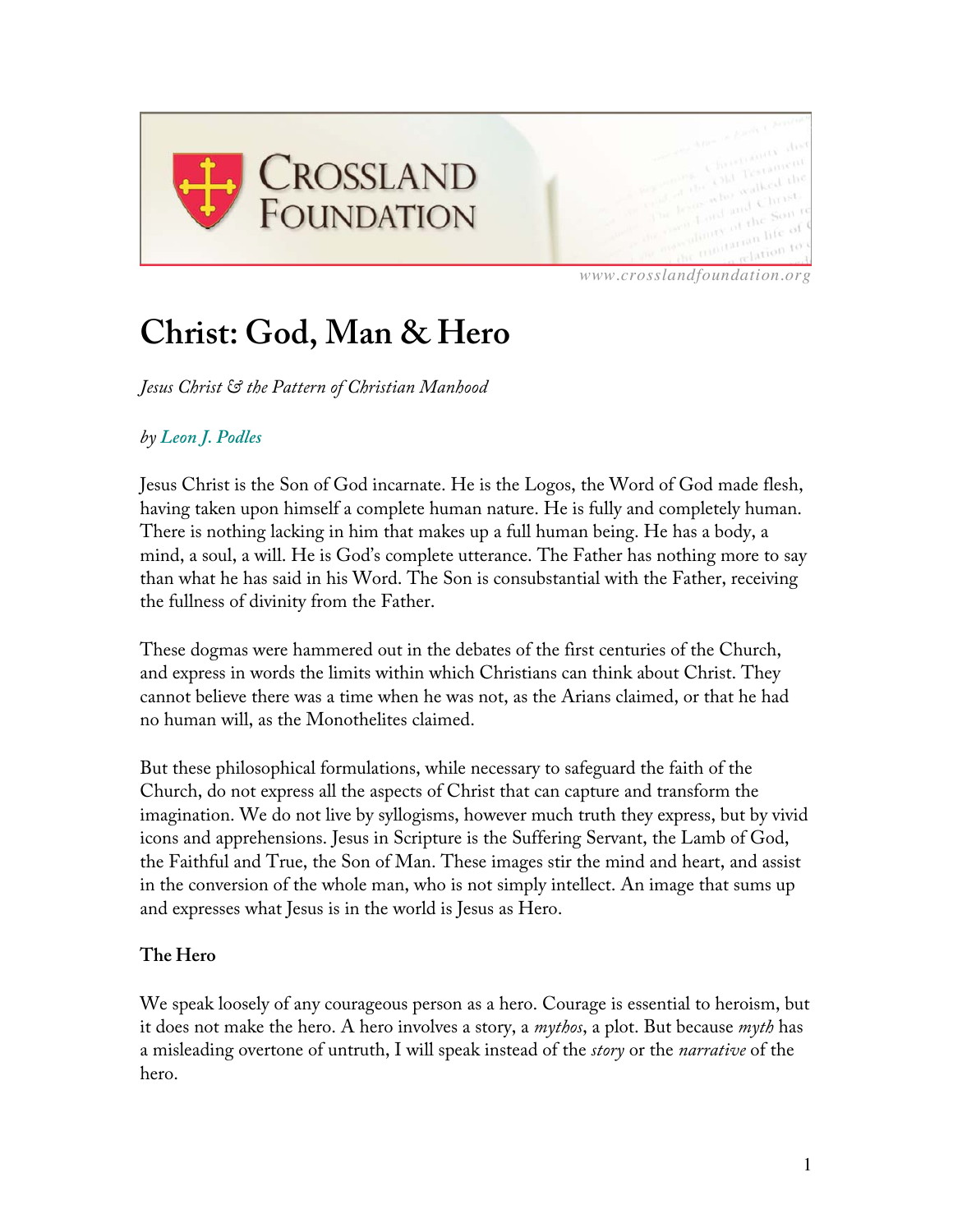A hero leaves the everyday world, faces challenges, sufferings, and even death, is transformed through them, and then returns to the ordinary world, usually as a king. The pattern is simple, and can be found in the epic of Gilgamesh and in Walt Disney's cartoon *Hercules* and in thousands of stories in between.

The story of the hero has been explored by folklorists, literary scholars, and Jungian analysts.<sup>1</sup> However, the clue to the presence of the story of the hero in almost all cultures lies not in folkloric borrowings or "solar myths" or Jungian archetypes, but in human nature, specifically in the nature of the human male, and in the story of the life of every male who sets out to become a man.

The hero is universal because he represents what every man should be. His experiences are those that a boy goes through in the process of becoming a man. Jung postulated a collective unconscious, but that is an unnecessary postulate.2 Stories of heroes are found throughout the world simply because boys become men throughout the world.

# **The Facts of Life for Men**

The story of the hero is almost universal because it is in essence the story of males trying to be masculine. What is masculinity? It is generally connected with assertiveness or aggression, and those are certainly elements. Aristotle described the male as active, the female as passive.

But I think that masculinity cannot be understood as a state; it is a trajectory or a story. It is a story that is not arbitrary. Masculinity and femininity are not, as is frequently claimed, purely social constructs. They are based in the inescapable process of human reproduction, understood not as the two sexes needed for a brief sexual act but for the whole process of begetting a child and raising a child to maturity.

The first fact of human nature on which masculinity is based is that the boy is born of a woman. At first, all infants have an oceanic consciousness. In other words, the infant cannot distinguish between himself and his mother. But gradually the infant begins to realize his mother is another person and not simply an appendage of the self. Both boys and girls come to this realization, but the boy comes to realize that the person in the world to whom he is closest, whom he loves more than anything, is something he cannot and should not become: a woman and a mother. This begins the uniquely male process of separation by which the boy is transformed into a man.

The second fact of human nature on which masculinity is based is that the male is more disposable than the female in the process of reproduction. A man can beget a child and die shortly after.3 Societies make use of this comparative disposability of the male by assigning to males the more dangerous tasks in society. A man must always be ready to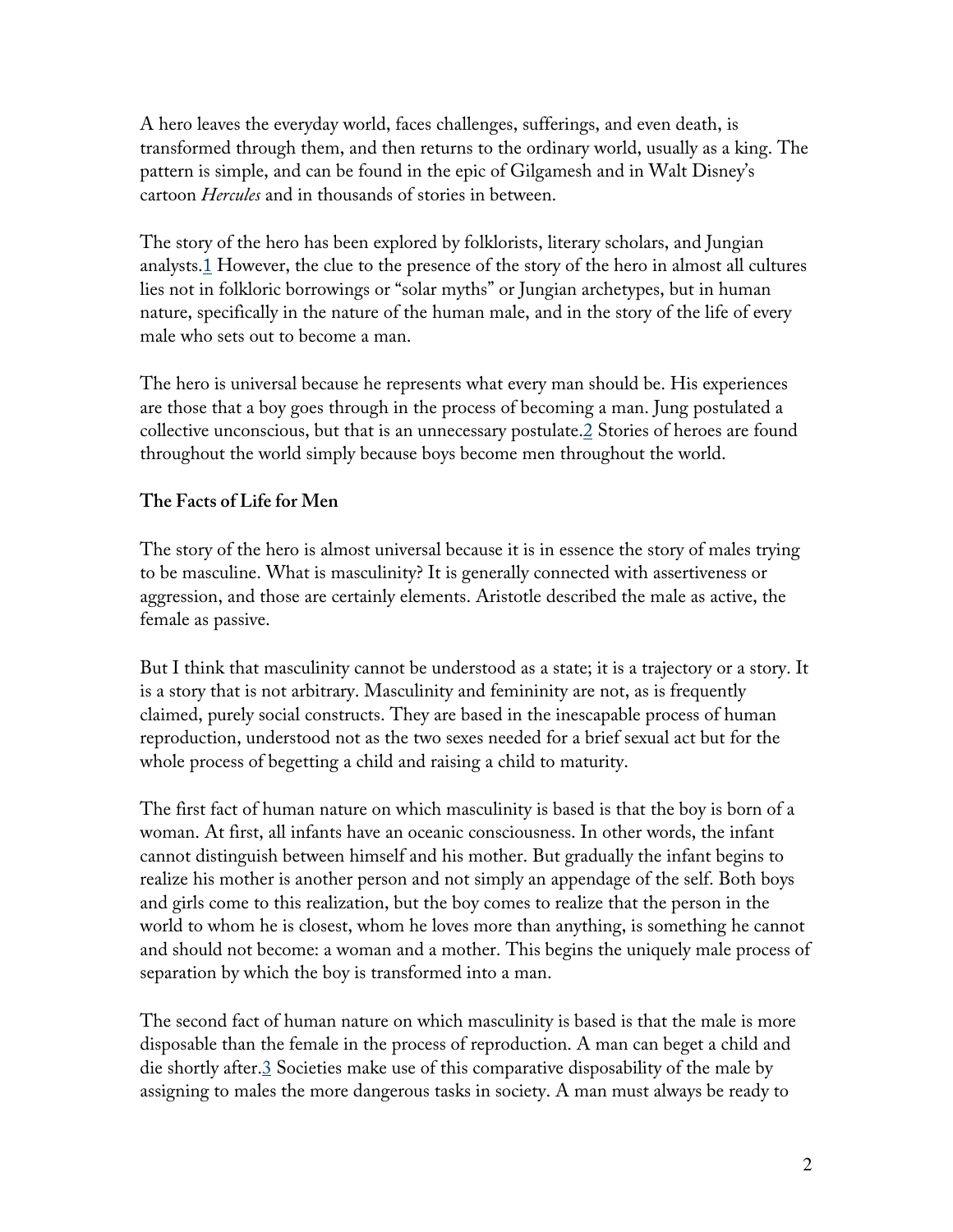give up his life: "The accepting of this very expendability . . . often constitutes the measure of manhood, a circumstance that may help explain the constant emphasis on risk-taking as evidence of manliness."4

Women have the inescapable danger of childbirth, a danger that has lessened but not disappeared. Men do not have to face such dangers, but bear other dangers. It may be diving for pearls in the South Pacific; it may be fighting lions in Africa; it may be working as a garbage man or lumberjack or utility lineman—hazardous occupations, and almost entirely male. It may even be working 80 hours a week as an executive in Silicon Valley, a pace of life that leads males to die several years younger than females. Nor is this exploitation of the male disappearing. The gap between the life expectancies of men and women in America is larger now than it was at the beginning of the twentieth century. Modern life has been hard on men.

The third fact of human nature that relates to masculinity is that males are more aggressive than females. The degree of aggression varies, but it is obvious to anyone who has observed animals or boys going through puberty that testosterone feeds aggression. "Roid rage" is recognized among athletes who take steroids to build up muscle, and testosterone is an anabolic steroid.

These three observations make the male both dispensable and assertive. Assertiveness can be used for purely selfish reasons and self-preservation, but it can also be put to the service of society by leading men to take on the dangerous jobs that every society has. The danger may come from "enemies" such as weather, animals, other human beings, or economic forces. Societies must train their males to be both assertive and self-sacrificing, a difficult combination.

But if masculinity often leads to early death, how can males be convinced that they should become masculine and therefore become truly men? The avoidance of pain and seeking of self-preservation are universal to all creatures, even irrational creatures. Almost all societies, as Yale anthropologist David Gilmore shows in *Manhood in the Making*, have developed an ideology of masculinity, a pattern of self-sacrificial behavior. But how do societies persuade males to buy into this ideology? How are males convinced that they should act against the instinct of self-preservation and sacrifice themselves for the good of their societies?

## **Ritual & Story**

The ideology of masculinity is inculcated in boys through ritual and story. Some anthropologists suspect that stories of the hero had their origin in rituals, but it's more likely that both stories and rituals have a common origin in the ideology of masculinity that boys must accept and live up to in order to become men.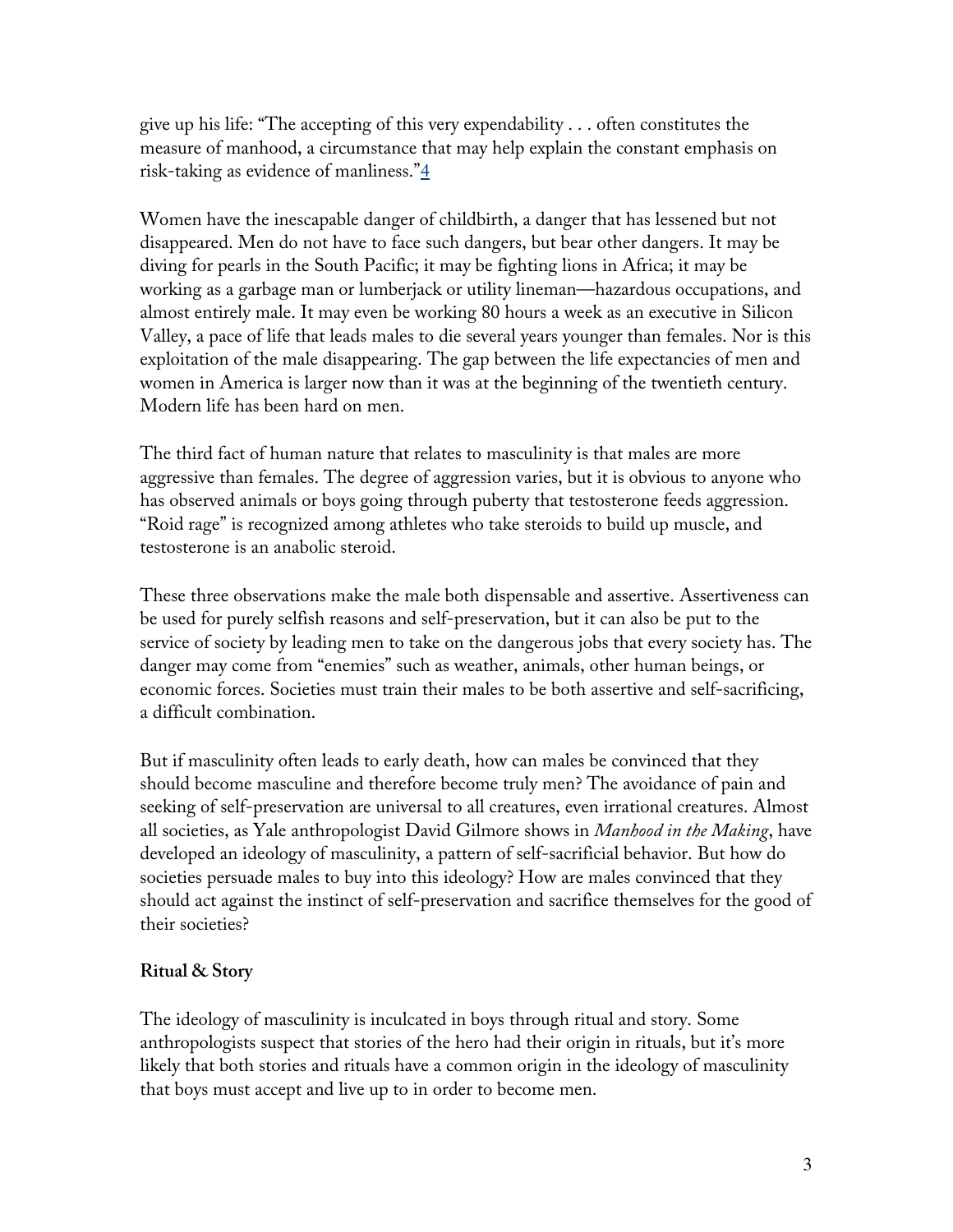Initiation rites or rites of passage, which usually occur at puberty, are found throughout the world. The boy is taken from his mother and the world of women and subjected to trials. In primitive societies that have a simple challenge, this trial is often encapsulated in a puberty ritual. Other trials may include ritual scarification, or circumcision, or scourging. In some tribes boys may die during these ceremonies.

Boys have to learn to face danger and death *without flinching.* There is often some sort of ritual death. Having been reborn as a man, the boy can now face the dangers that threaten his community. Eventually he can reconnect to the world of women by marrying and fathering children, but now as a protector and provider, no longer as one protected and provided for.

More complex societies do not have single rituals because the challenges they face are multiform. Boys and men go through a variety of trials and may never be totally assured they are men. Ancient German and Greek societies do not seem to have had true puberty rituals; rather, they had experiences—athletic contests, battles, travels—that had to be lived through repeatedly to prove one was a man.

Thus, masculinity is a pattern of initial union, then separation, and finally reunion, while the feminine, by contrast, is a maintenance of or striving for unity, an important characteristic, as we shall see in my consideration of the feminine in the Church.

## **Heroism Fulfilled**

All stories are completed and perfected in the story that is revealed to us in Scripture. So the meaning of heroism is also revealed. Like all created realities in the world, it has a double meaning. Jesus Christ fulfills, corrects, and transcends human heroism.

Jesus fulfills the role of hero: He has a mysterious birth; he leaves the safe world of the feminine at age 12, when he tells his mother that he must be about his Father's business; and at the beginning of his public ministry, he leaves her and the world of everyday life behind.

Rejected by his own people, Jesus tastes the ultimate suffering of crucifixion, of death, of abandonment by his own Father. He descends into hell, into the utter darkness of rejection by God. He became sin. He confronted the primeval and devouring monster that lurks in the darkness outside, the monster that haunts the stories and nightmares of man, whether he is called Coyote or Behemoth. That monster is death. Jesus, like the heroes of myth, confronts death and enters death and triumphs over death. But what the heroes do only in fiction, Jesus does in reality. By his death he conquers death, and returns to the Father, bearing all creation, which he has rescued from death, with him.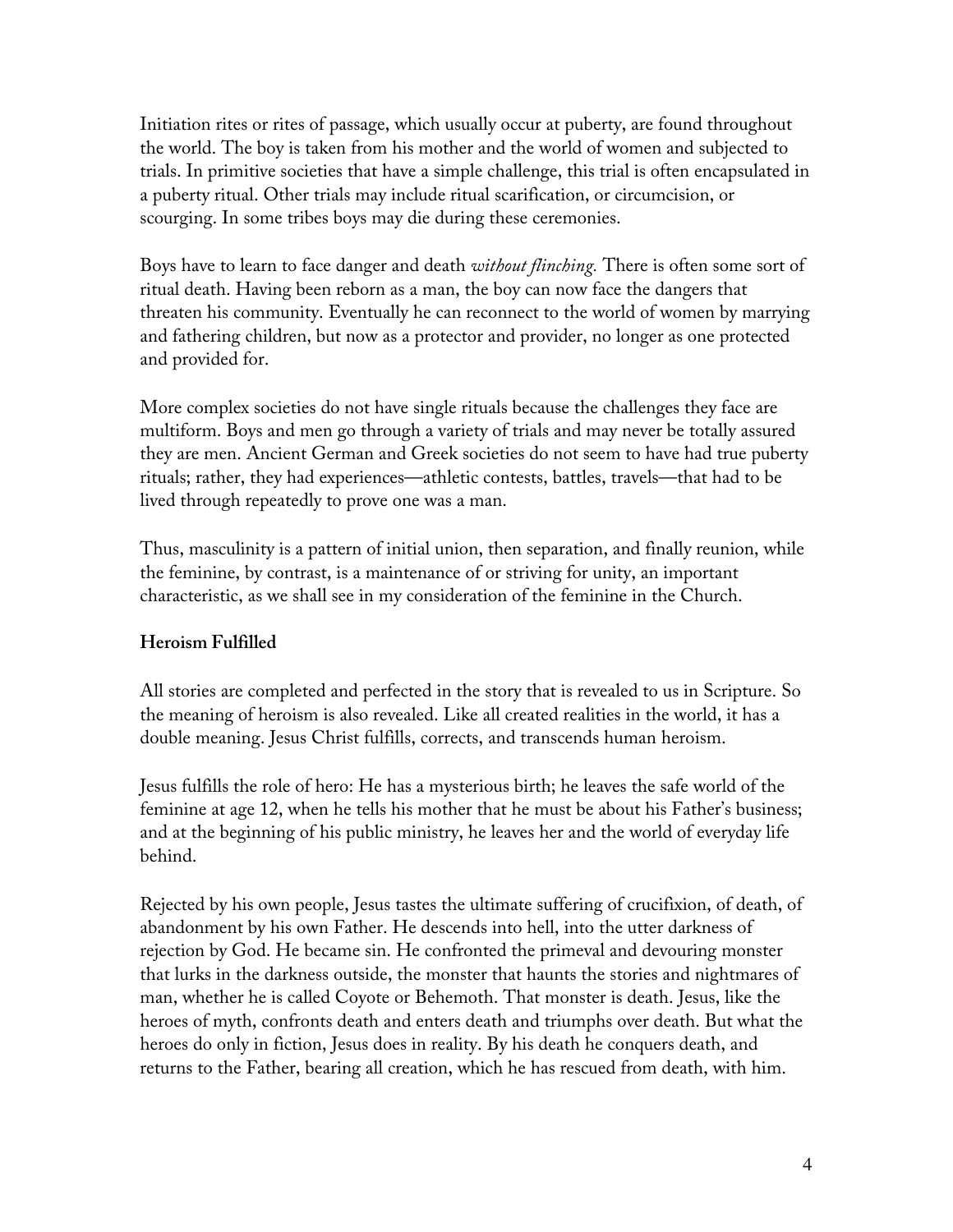It is this dazzling monument that is the center of all history and depicted in the great icon of the *Anastasis*—the Resurrection. In the best icons of the Resurrection, Jesus with one hand pulls Adam out of the grave and with the other hand Eve. His divine power and strength flow through the crucified and glorious hands that now give life to the universe.

Heroes are praised because they rescue, for awhile, their people from danger and death. But Jesus has rescued the universe. He has been utterly transformed by his encounter with death, and through him that transformation flows into all creation. He is the God-Hero. Like conquering emperors, he marches in triumph, but in his train are the angelic powers that he has taken captive (Eph. 4:8). In the Apocalypse, the deepest meaning of the cosmic struggle is shown, the battle between the dragon and the Rider on the white horse, the Word of God (Rev. 19:19–20).

## **The Dark Side**

But human heroism has its dark side, and this is why masculinity and heroism have been rejected by some Christians as essentially un-Christian. The figure of the hero is closely allied to that of the warrior, and both have the dangerous element that is implicit in masculinity.

The *furor heroicus* transforms a man into something non-human. In the *Iliad*, Achilles is scarcely human in battle. Images of fire surround him, because in the heat of battle he becomes a primordial force, divine, destroying. The Irish hero Cu Chullain becomes, "horrible, many-shaped and unrecognizable." Like Grendel, Beowulf is *gebolgen*, swollen larger than life, and *aglaeca*, monstrous. These are not just literary devices. The transformations of man in war are known in every culture. In New Guinea, Gilbert Lewis was told of "men who went into a trance" in war; they were "dangerous, unreliable, deaf to calls or appeals."<sup>5</sup>

The ordinary man, even outside of battle, is often dangerous to his society, because the forces set loose by the ideology of masculinity may destroy the society. Aggression may rage unchecked, and may provoke attack from foreign powers too strong to resist, or provoke internal wars that destroy the commonwealth. David Gilmore is too sanguine in his description of the ideology of masculinity in *Manhood in the Making:* The chroniclers of civil wars, ranging from those that destroyed the Roman Republic to those that brought down the Icelandic Commonwealth in the thirteenth century (not to mention more recent horrors), have testified to the destructiveness of aggression, even when it exists within the "normal" range that is deliberately cultivated in a society.

The danger of heroism and of masculinity is that the man who faces death may stare too long into the abyss and fall in love with death. He may destroy the society he is supposed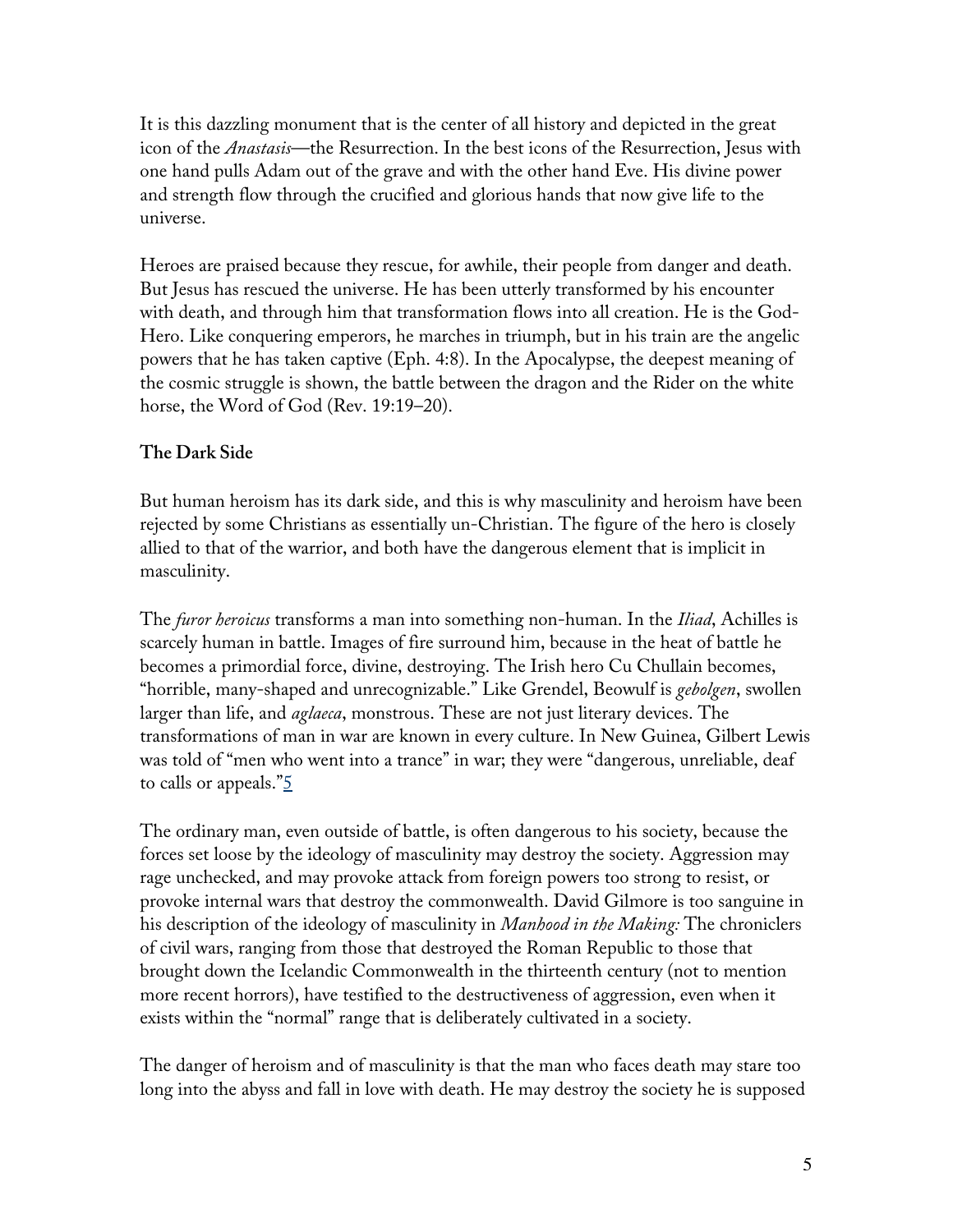to protect. Violence committed by young men has filled history with endless horrors. One reason the world was so sparsely populated for millennia was that men kept killing each other and the women and children of opposing groups. Indeed, at the very root of human history is a murder, when brother killed brother. States have tried to channel and control male aggressiveness so that it at least might not destroy the community it was designed to protect.

Like all human realities, therefore, masculinity and heroism must be crucified before they can be reborn. An attempt to import heroism into Christianity without transformation leads directly to the doubtful figure of the Christian warrior, the Crusader. (I am not a pacifist; a Christian may have to fight, but violence and slaughter are not Christian.) The Crusades poisoned the relationship between the Eastern and Western Churches, and further embittered the relationship of Christianity and Islam.

#### **An Obedient Hero**

Jesus fulfills the pattern of the hero in an unexpected manner. He did not lead the Jews in successful war against the Romans to reestablish the kingdom of his father David. Instead, the war he leads is against the real forces of evil that are hidden behind the façades of history. The real enemy of God is not the emperor, but the spirit who is prince of this world, the spirit who in the beginning disobeyed God.

Jesus conquered this spirit of rebellion by his own obedience. In his human will he did something he could not do as God: He obeyed. As unincarnate Son, he had the same will as the Father, so it is impossible to speak of his obedience, of the submission of his will to his Father's. But incarnate, he had a will that was not the same as his Father's and that therefore had to be submitted to the hard realities of suffering and death, from which his human nature recoiled.

By this obedience, Christ rendered the many righteous. He revealed true heroism, the conquest of one's own nature, and its submission to death to save his brethren. All heroes sought to save others by entering and challenging death. But only one truly did it, entering death, not from bravado or self-affirmation, but from obedience.

Such obedience differentiates the heroism of Jesus from that of other heroes. They sought to affirm the self by not flinching in the face of death, and thereby establish their names forever, lest they be lost in oblivion. Jesus also did this, but his self-abandonment was even greater; he submitted everything to the will of his Father, who raised him from the dead.

Jesus did not seek glory from men, as all other heroes did, but from his Father alone. Jesus is completely and totally the Divine Son; there is nothing in him that he does not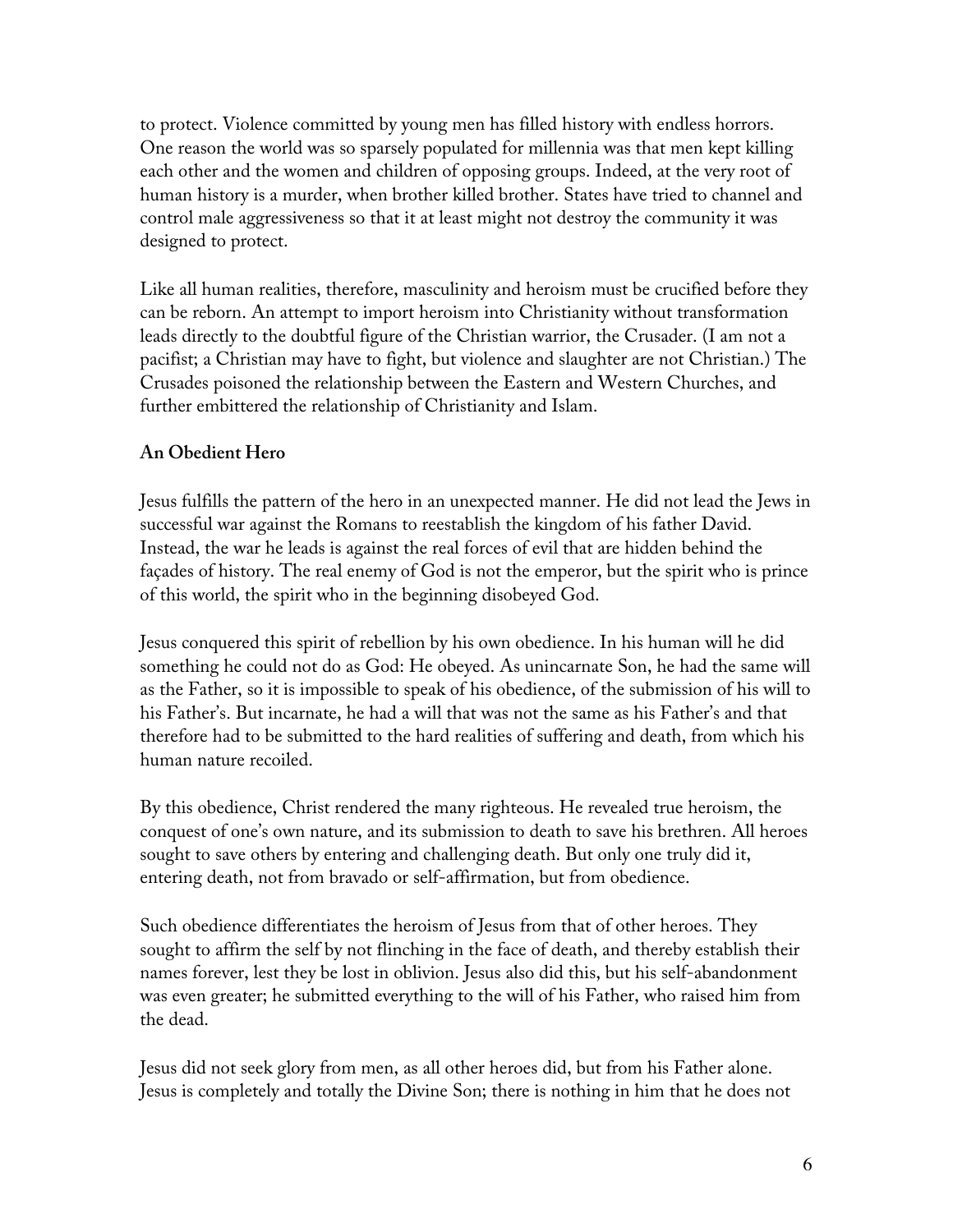receive from the Father. Jesus' obedience gives him the Name that is above all other names. The names of heroes—Gilgamesh, Hector, Achilles, Odysseus, Beowulf, Siegfried—fade into the mists of legend, but the name of Jesus grows louder through the millennia.

The heroism of the Christian is therefore both like and unlike that of the merely human hero; the masculinity of the Christian is therefore both like and unlike the masculinity that all men are called to. It is real masculinity, and it is real heroism, and the early Church clearly understood this. In the story of St. Perpetua, she was condemned to die by the wild beasts; she was anointed by an angel and mystically transformed into a man before her martyrdom. The Church felt that martyrdom was a masculine vocation, like that of the soldier or the athlete.

When the persecutions ended after Constantine, the monk became the true soldier and athlete, the true hero of the new people of God. The battles of the monk against the spiritual enemy established him as the new hero and soldier. The masculinity of the desert fathers is overwhelming; they went into dangerous places and camped out for decades. Asceticism sometimes became an "extreme sport," as exemplified by monks living on the tops of columns or praying while submerged to the neck in the northern seas. It is even sometimes amusing. In a display of male competitiveness, ascetics sometimes tried to outdo each other in rigor and were gently rebuked by their spiritual fathers.

When Christianity was first preached to the Germanic tribes, Christ was preached as the true hero. The Saxon *Heliand* depicts Christ as a hero and his disciples as his thanes. *Beowulf* was written down in a monastic environment, and it may be that the three battles of Beowulf, against Grendel, Grendel's mother, and the dragon, paralleled the three renunciations of the monk: self-will, kin, and wealth.

The best expression of this view of Jesus is in the Anglo-Saxon "Dream of the Rood," in which the Rood, or Cross, speaks. It tells how it saw Christ the young Hero stripped for battle, mounting the Cross to face the enemy.

## **Great Friendships**

The stories of heroes are also the stories of great friendships. The love that men bear for each other has a special mark. Men cannot unite in sexual union except by parodying the union of the sexes. Their legitimate union, spiritual and physical, has a character marked by suffering and death. Achilles and Patroclus, Jonathan and David, Gilgamesh and Enkidu—all the loves of heroes are marked by death. Only in death can men achieve the closeness of union that a man and woman can achieve in a fruitful sexual union. In the mingling of blood, men become brothers.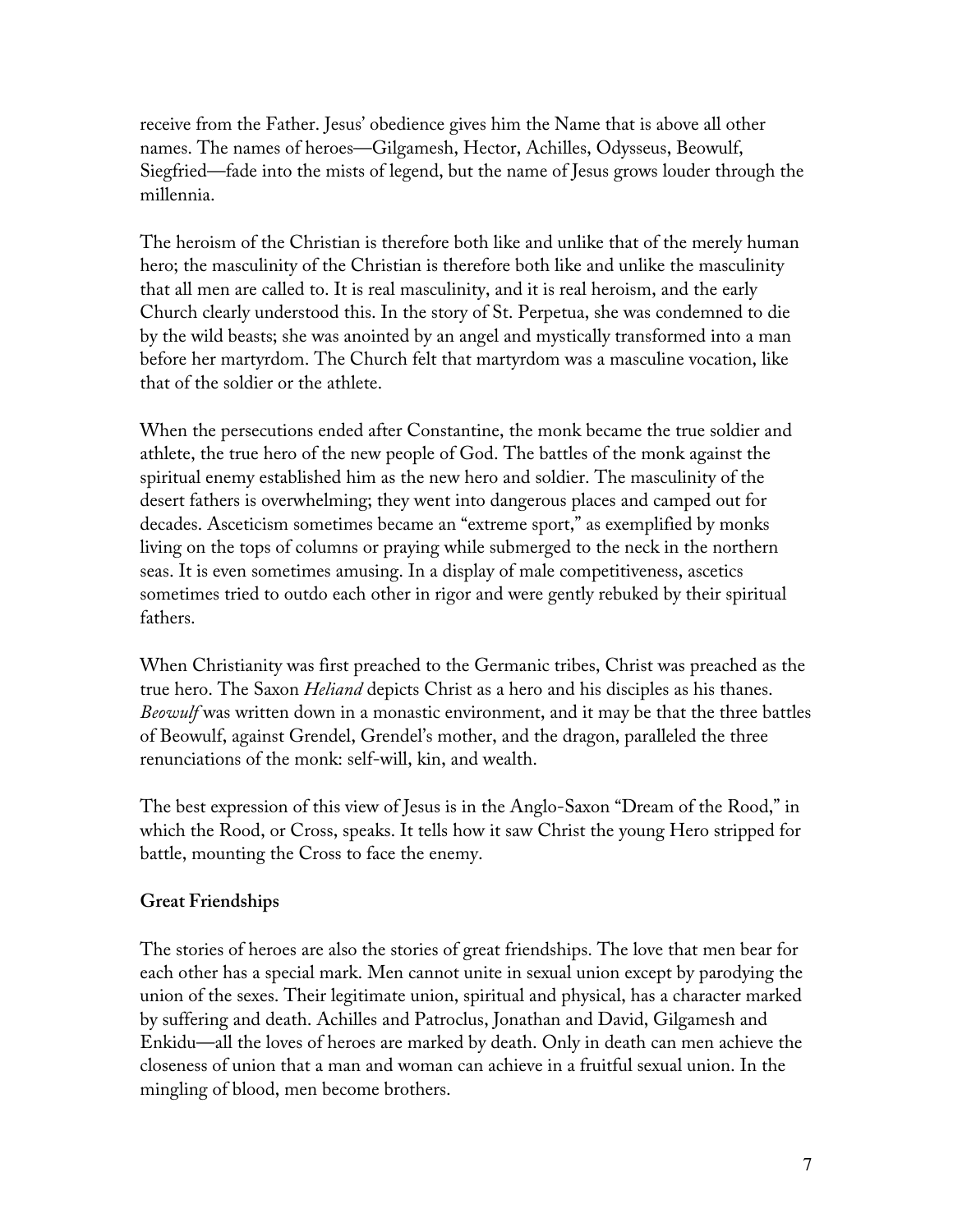This type of love is found in the love of Jesus and his disciples. Jesus loves his disciples, and therefore dies for them. He gives them a memorial of himself in the Eucharist, established the night before he suffered. He achieved the closest union by uniting his disciples with his sacrifice.

After his resurrection, this connection continues. He asks Peter three times if Peter loves him, and the change in the word for love in the three questions and Peter's three replies may indicate the special quality of brotherly friendship that Jesus seeks. The love of Jesus leads to a union with him in death, as he tells Peter.

This shadow of death is forgotten in most of Christian preaching. The seriousness of following Jesus is forgotten. We can be united with him only by dying and rising with him. That death may well involve martyrdom, even or especially today—more Christians have been martyred in the twentieth century than in all other centuries combined.

Even when the Church lives in peace, this union with Jesus in death is still inescapable. The early ascetics fled into the desert after the end of the persecution because they feared that Christians were forgetting the spiritual warfare in which they were to be involved. A Church that is heroic will have its martyrs in times of persecution and its ascetics and monastics in times of peace. Asceticism and monasticism are forms of martyrdom. Asceticism originally meant athletic training. The seriousness and importance of the Christian life is established by the sacrifices that are made to live it. The monk is therefore at the heart of the Church, and without his presence the Church falls into worldliness.

Those of us who are not monks, who are married and are living in the world, must not forget that we live in a Church of heroes. Others have given up so much; the small and large sacrifices of everyday life are somewhat easier to bear when we remember what others have gone through. Our attachment to the faith is strengthened when we remember what price has been paid to bring it to us. The courage we need to live and proclaim the faith in a society that does not understand us and is suspicious of us can grow when we contemplate the heroes of the faith.

#### **Heroism & Bridal Mysticism**

But *courage, heroism,* and *manliness* are not words that are immediately associated with Christianity or even Christ. The image of Christ and of the Christian is one of weakness and effeminacy. A recent survey in England showed that the image of the Church of England most people have is of middle-class men who like to wear dresses.

Indeed, why is the image of Christ that of a weakling, and why are men alienated from the Church? That men should turn from the Church because it is too difficult and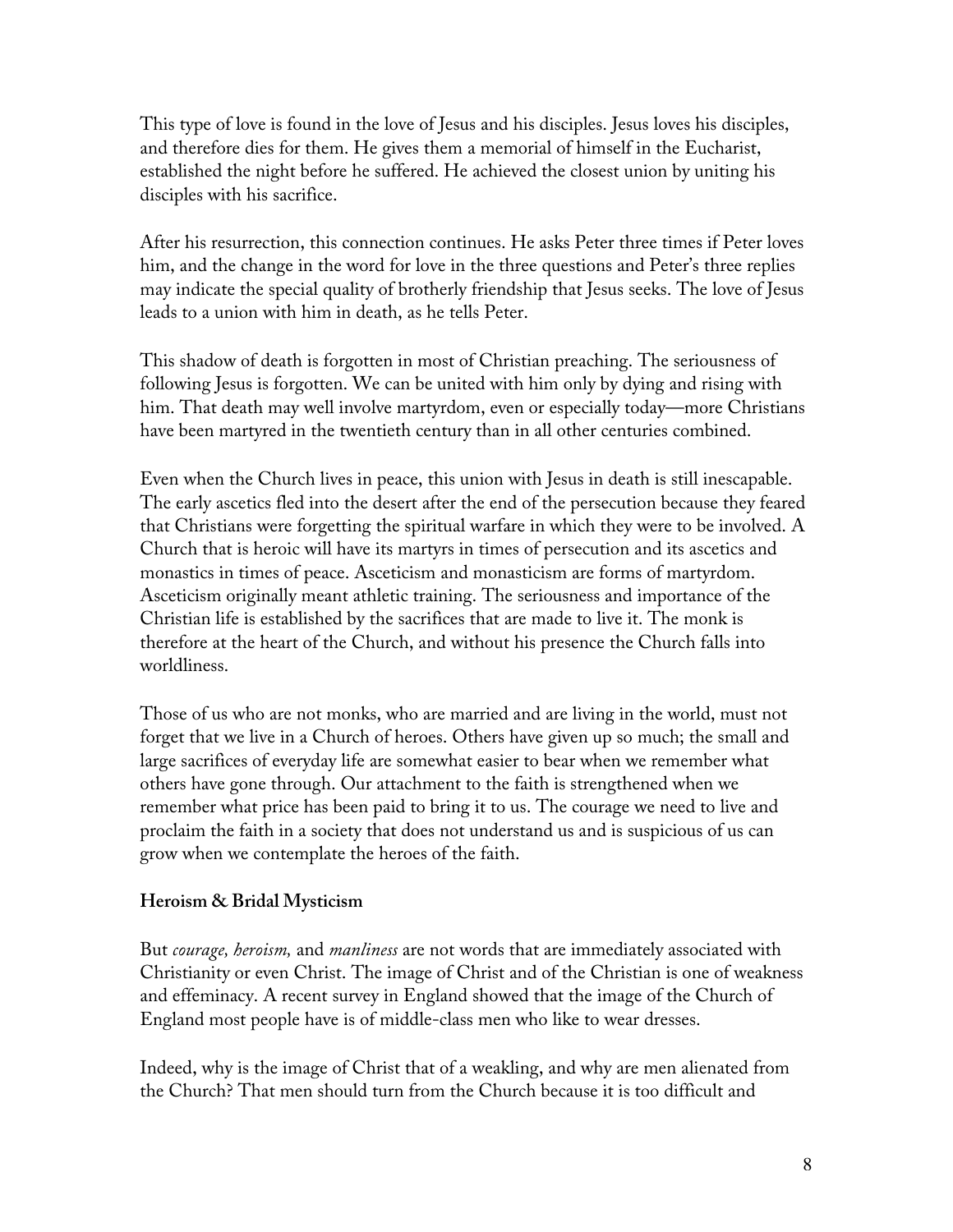challenging is not a danger, but that they should turn from it because they regard it as a refuge for weaklings is catastrophic.

I examined in my book *The Church Impotent* the possible roots of men's fear that Christianity will emasculate them. I will briefly summarize the arguments that I make in my book.

The lack of men in church life in the West is documented by statistics and anecdotes that go back centuries, perhaps to the High Middle Ages. I need not belabor this point; I think it is evident. The only surprise I had in my research was discovering how far back this lack of men goes and how widespread it was and is. The causes seem to lie in a change in popular piety and theology, specifically in philosophical anthropology. The change in popular piety was the rise of bridal mysticism; the change in philosophy was the acceptance of Aristotle's characterization of the masculine and feminine.

First, I will consider bridal mysticism. Israel and the Church were seen as the Bride of the Lord in Scripture. Origen, perhaps influenced by the sacred marriages of the mystery religions, applied this image to the Christian soul, claiming that it, too, was the bride of God. Various Fathers took up this suggestion, but it did not enter into popular consciousness until Bernard of Clairvaux preached his sermons on the Song of Songs, which was the most commented upon book of the Bible in the Middle Ages. For Bernard, the patristic image took on new erotic intensity, and for women mystics, influenced by the cult of Minne and courtly love, Jesus became the handsomest and most desirable of spouses.

Baroque art continued the characterization of charity as *eros.* Baroque churches are filled with statues of cherubs darting arrows at the hearts of the congregation. Bernini's *St. Teresa in Ecstasy* shows Teresa in an erotic rapture, and a young smiling angel thrusting an arrow into her heart. St. John of the Cross wrote magnificent poems in which he used the image of the soul as a bride. Popular Roman Catholic devotions for centuries were full of quasi-erotic language. Even today, bridal spirituality, often under the cloak of Marian spirituality, is widespread among Catholics.

Protestantism inherited this spirituality from Catholicism. I have been told by Protestants that when people hear the phrase "personal relationship with Jesus," they interpret *personal* as romantic, if not erotic. Men do not like to have romantic or erotic relationships with other men, even if that man is Jesus.

## **Receptive Men?**

Second, there was a change in philosophy when scholastic theologians reinforced this bridal distortion in Christian spirituality. Aristotle had taught that the masculine was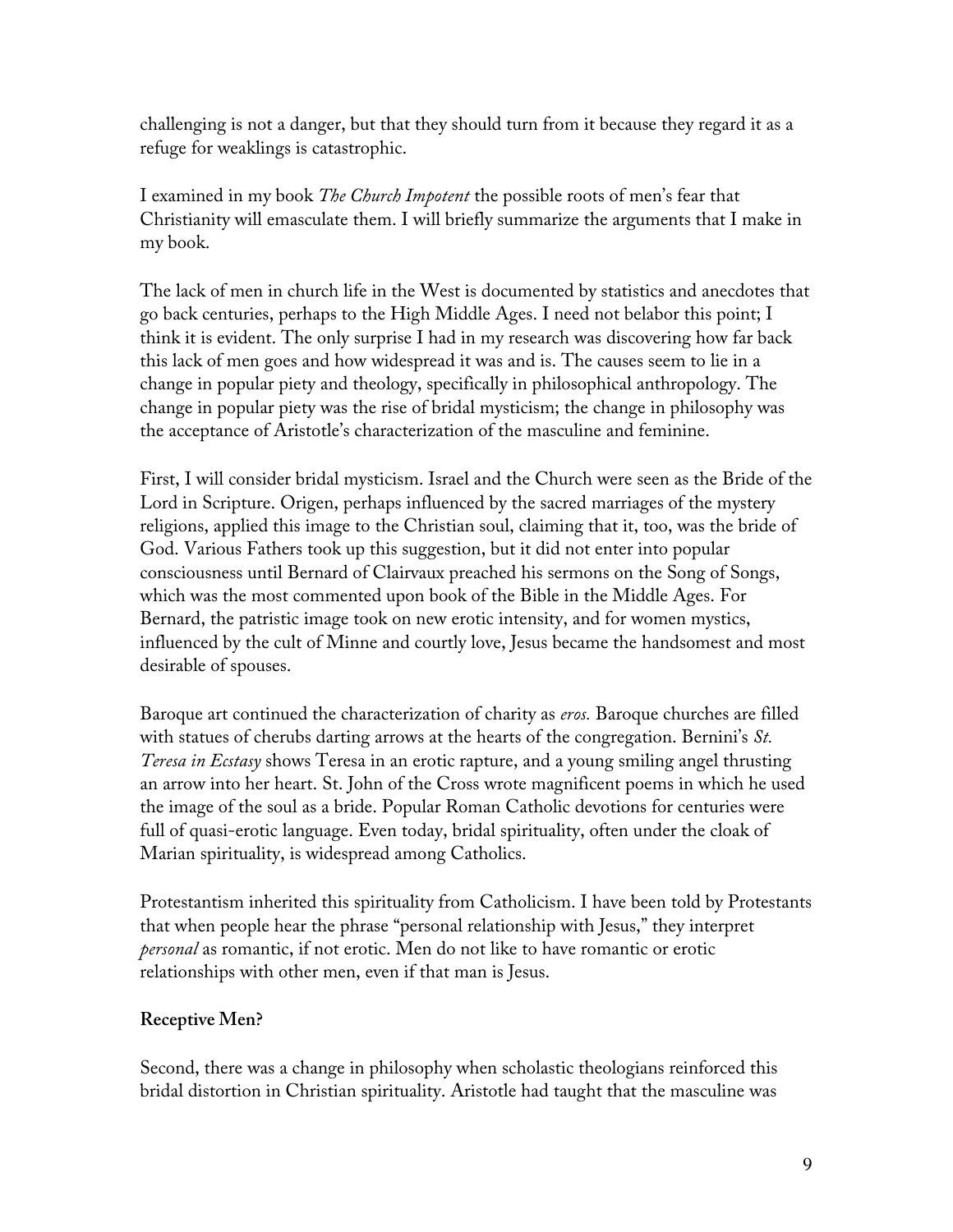active and therefore superior, the feminine passive/receptive and therefore inferior.

Christian Aristotelians pointed out that in Christianity it was better to be passive and receptive than active, because Christians had to receive the imprint of Christ by the Holy Spirit. Therefore, women, relatively lacking in form, were better raw material for the Spirit than men were. Women were therefore better Christians, and Mary was the supreme model of Christians, as she was perfectly receptive. This explanation has continued to be the received model for understanding masculinity and femininity among Christians, including even C. S. Lewis and Pope John Paul II.

Both bridal mysticism and the scholastic definitions of masculinity and femininity create problems for the image of Christ. In bridal mysticism, Christ is seen as a Bridegroom. In the biblical use of this image, *bridegroom* implies the authority of Christ over the Church, an authority based on his masculine sacrifice of himself for the Church.

But in bridal mysticism, Jesus also must be seen as erotically desirable. I have difficulty understanding this, but I have noticed that many women seem to prefer the adolescent male type who is still a bit feminine, the *ephebe* of Greek art, the Leonardo de Caprio. Full masculinity—muscles and beard and sweat—seems to be, for many women, less desirable than a softer masculinity. The image of the erotic Christ, the holy-card Christ, was a softened and feminized Jesus. (Most recently, Sister Wendy chose a painting derived from the face of a black woman as the Christ of the new millennium.)

The philosophical characterization of the feminine as receptive seems to explain the role of Mary in Catholic spirituality, but it creates major problems for the image of Christ. What of Christ's masculinity? Shouldn't he have been feminine? He often is shown as such in popular Western art, and his masculine characteristics are anathema to certain liberals.

Even David Schindler, editor of the orthodox Catholic periodical *Communio,* claims that the unincarnate Son is feminine because he receives his divinity from the Father, and that the Spirit is feminine, and that even the Father is feminine because he *receives* his fatherhood from having a son. Identifying receptivity and femininity leads to such conundrums. It is also serves as an easy excuse for the lack of men in the Church.

## **Distorted Image**

Byzantine art has presented a far more accurate and masculine figure of Christ, for instance, the famous Christ of Mt. Sinai, who has the face of a prizefighter. My wife, an art historian, believes it was based on the Shroud of Turin, the "image not made with human hands." Later iconographers realized that the face on the Shroud had been beaten, and corrected their portrayal, but ever Christ is shown as a strong man.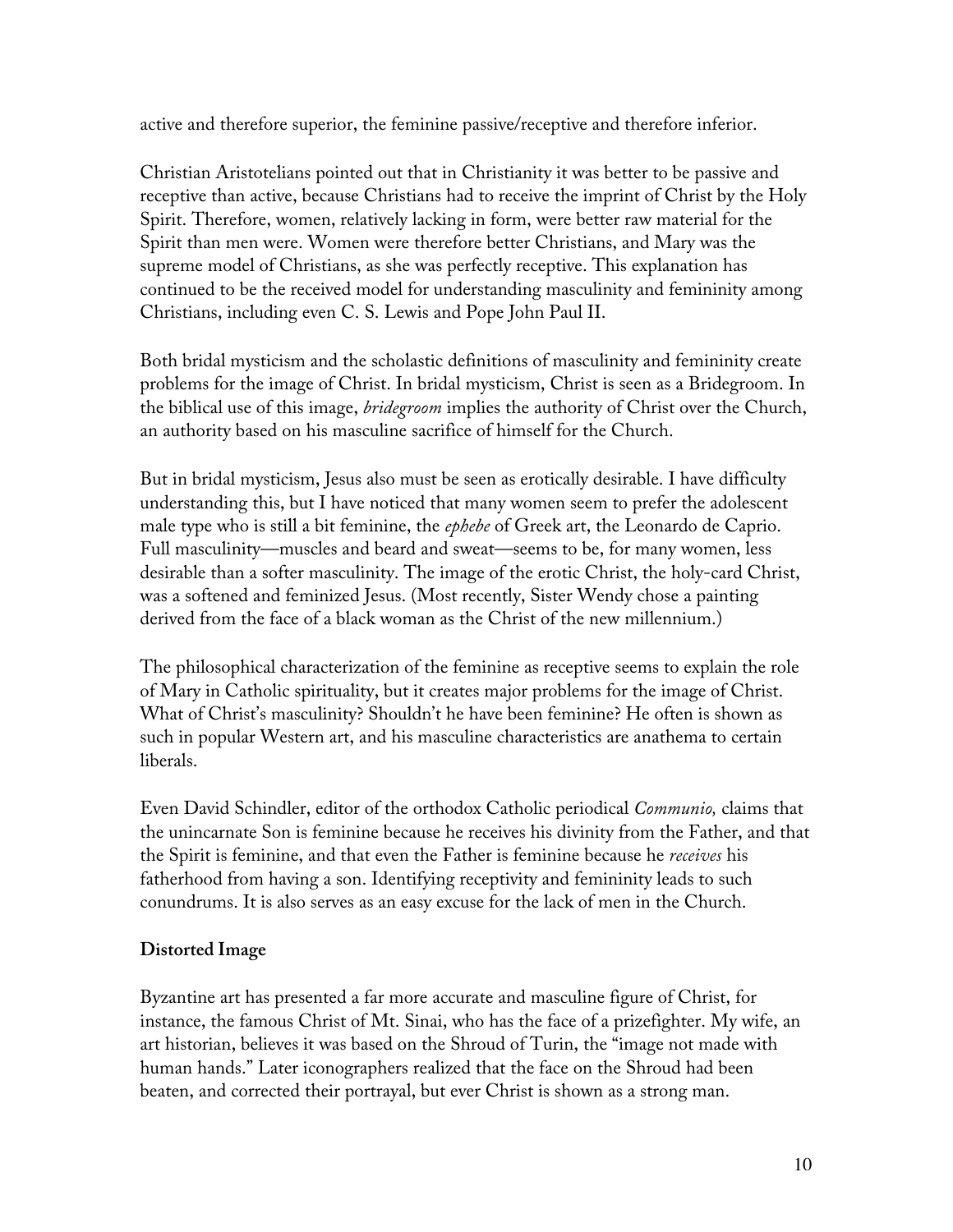In the Pantocrator icon, Christ dominates the church, and in the Paleologan miniatures, the Christ of Palm Sunday has a young, strong face, and a lock of hair in front that cannot be combed back. Perhaps the best icon of Christ is the Anastasis in Constantinople. In it Jesus is shown in contrapasso, with his body twisted. In Western art, this is often merely decorative and mannered. Here, however, he is pulling Adam from the grave with one hand and Eve from the grave with his other hand. The divine *strength* in his arms can raise the dead.

But the visual image is not the only aspect of Christ that has been distorted. If they were honest, many modern Christians would say that Jesus was not behaving in a very "Christian way" when he excoriated the Pharisees or threw the moneychangers out of the temple. The strength of God, the judgment of God, the mysteries of friendship and brotherhood achieved only through a mingling of blood in death are not in the minds of ordinary Western Christians even when they read the Gospels.

The Western Liturgy has also been heavily feminized. Even before the liturgical disasters that followed the Second Vatican Council, the Mass was not ordinarily experienced as a dreadful and awe-inspiring mystery, although there was more of that before the council than there is now. The devotions that were then popular in the Roman Catholic Church were aimed mostly at women, and the more recent reform of the Western Liturgy has turned it into a ceremony in which the community worships itself. Forgotten are the divine and life-giving mysteries, the true initiation into the mysteries of life and death that all human beings, and men especially, yearn for.

Even the language of the Liturgy in the West has been toned down. Most distinctly masculine references have been sought out and removed whenever possible. Even more subtly, spiritual warfare and the contrast of heaven and hell are toned down in modern translations, so that Christians seek not a confrontation, but a rapprochement with the world.

The Eastern Orthodox and Eastern Catholic churches, whether they use the Liturgy of St. John Chrysostom or the Mass of St. Gregory, at least have the advantage of a Liturgy that is still a celebration of the Mysteries, not a communal get-together.

#### **Practical Observations**

Eastern spirituality seems to be free of bridal mysticism and its attendant eroticism, which so repels normal men. $6$  I would caution Orthodox Christians in the West to be very discerning in their reception of customs and spirituality that developed in the West after 1054. This is true even of the great spiritual classics. The *Spiritual Exercises* of Ignatius Loyola are a revival of ancient patristic and monastic spirituality, in a form that is perhaps more accessible to the Western mind. But the bridal mysticism of Teresa of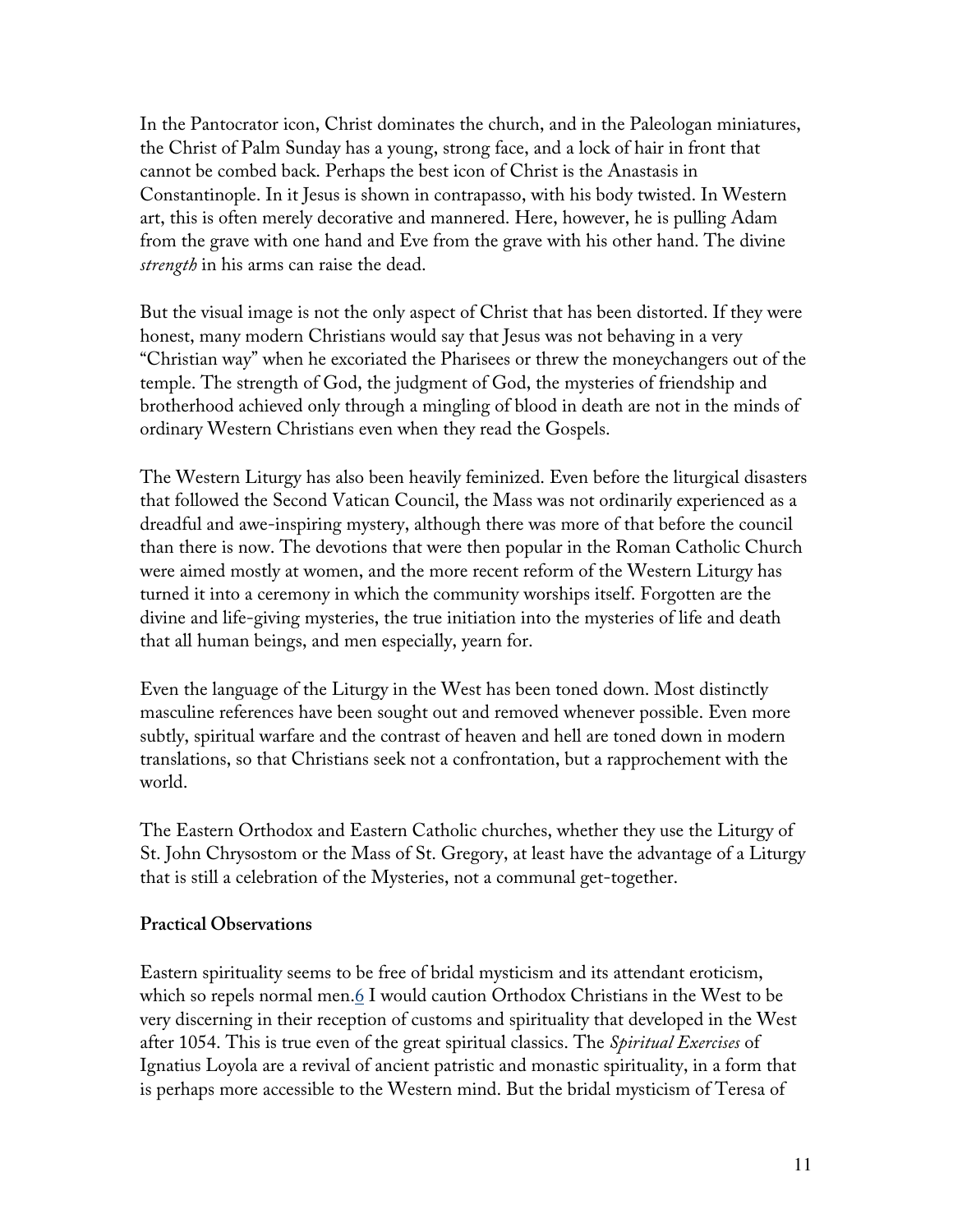Avila and John of the Cross, though undoubtedly expressing their experience of divine union, uses language and images that are not helpful and fruitful in the current situation of the Church.

The image of Christ that we should cultivate is simply that of the Scriptures—the human history of Jesus in the Gospels and the unveiling of his cosmic role in the Epistles and in the Apocalypse. Men yearn for initiation into the mysteries of life and death. Some seek it in Freemasonry, in nazism, in drugs, in extreme sports, but these are false paths.

There is only one Way, and it is the fault of the Western Church that this way has been obscured in the minds of men by a distorted image of Jesus. Men yearn for friendship, and the West offers them a romantic relationship with a half-feminized Jesus, instead of the Savior and Pantocrator, the Lord of Lords.

Boys and young men must be shown that being Christian is essential to becoming masculine, to becoming fully a man. Fathers should lead family prayers and Bible readings. It is extremely important that a boy see a man whom he respects praying and taking Christianity seriously.

Boys will nearly kill themselves in sports; they should be introduced to Christian asceticism, prayer, fasting, and other disciplines of the Church. Prayer is not simply words. One prays with the body, by bowing, by kneeling, by prostrating, by walking. Pilgrimages are a form of prayer. The Boy Scouts, for which I am an assistant scoutmaster in my parish, provide an excellent framework for integrating clearly masculine activities with religious instruction.

These small steps are important. The unfruitful traditions that obscure and distort the masculinity of Jesus and of the Christian are deeply entrenched in the West. Feminists now control many of the churches and are making a bad situation even worse.

But in our gardens, each plot of land that Providence has allotted to us during our time on this earth, we can make small improvements and plant the seeds that may one day bear unexpected spiritual fruit. Our obedience is the best instrument that God has to carry on the work of Christ in the world today. Like good soldiers, we ask only that our sacrifices hasten the day of final victory, a victory that Jesus our hero has already won.

## **Notes:**

1. For those interested in such things, the book *The Quest of the Hero* (Princeton University Press) includes Otto Rank's "The Myth of the Birth of the Hero" and Lord Raglan's "The Hero: A Study in Tradition, Myth, and Drama."